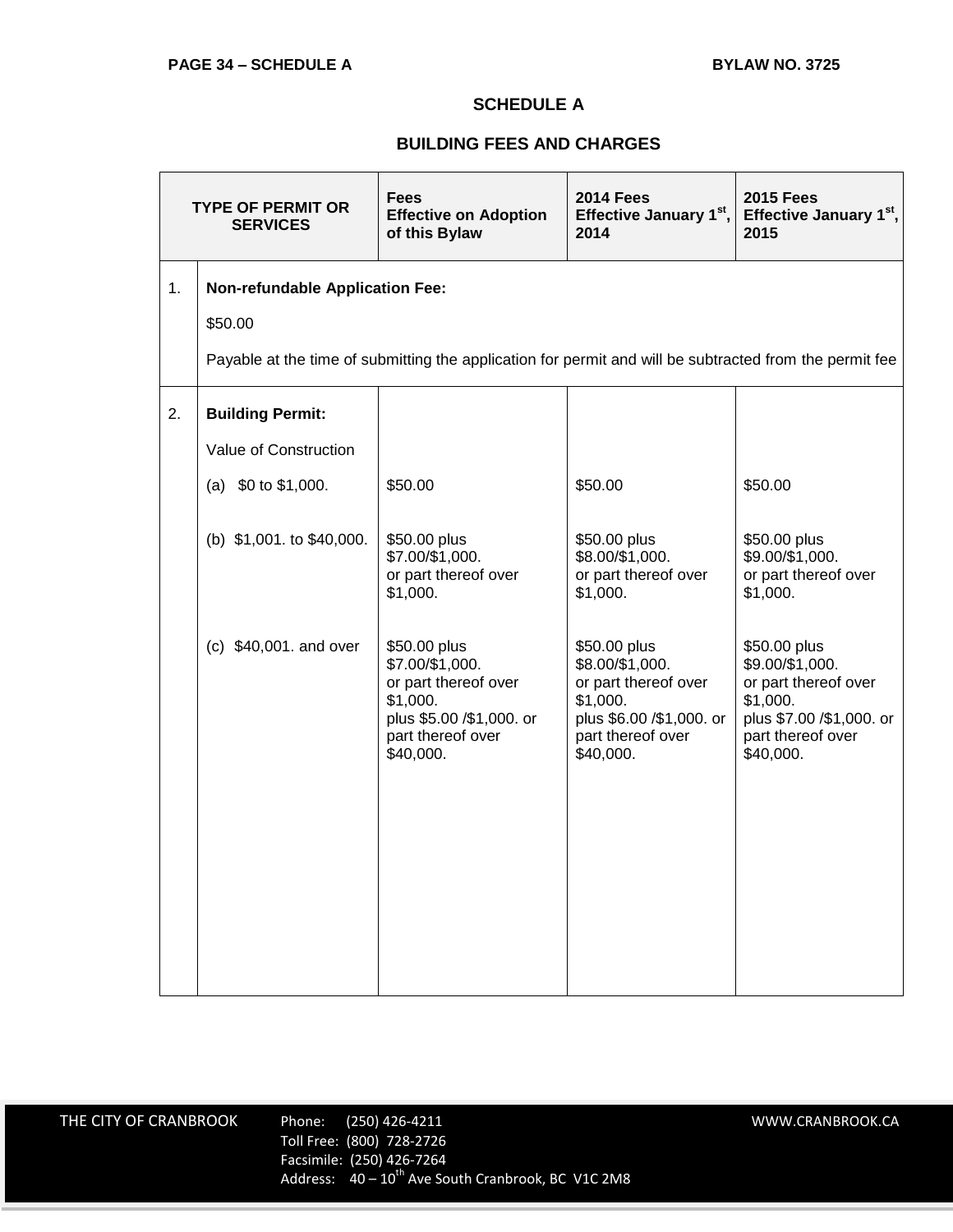3. **Valuation of Buildings**, for permit purposes, shall be as follows:

Declared or assessed value, as determined by the Building Official, based on evaluation of current Construction costs for the area or firm contract price.

## 4. **Manufactured Homes:**

Permit fee for Manufactured Homes will be based on the total Value of the unit including skirting, foundation, blocking, landing and stairs, water and sewer service connections, but does not include the value of the engineered Manufactured Home itself.

## 5. **Application and Permit Fee Exemption:**

City projects shall be exempt from the applicable permit application fee, permit fees and any other fees set out in this Bylaw.

| 6.             | <b>Permit for Extension under Section 15.2:</b>                | \$50.00  |
|----------------|----------------------------------------------------------------|----------|
| 7 <sub>1</sub> | <b>Permit for Moving a Building:</b>                           | \$150.00 |
| 8.             | <b>Permit for a Demolition:</b>                                | \$150.00 |
| 9.             | <b>Building Permit for Temporary Building or</b><br>Structure: | \$200.00 |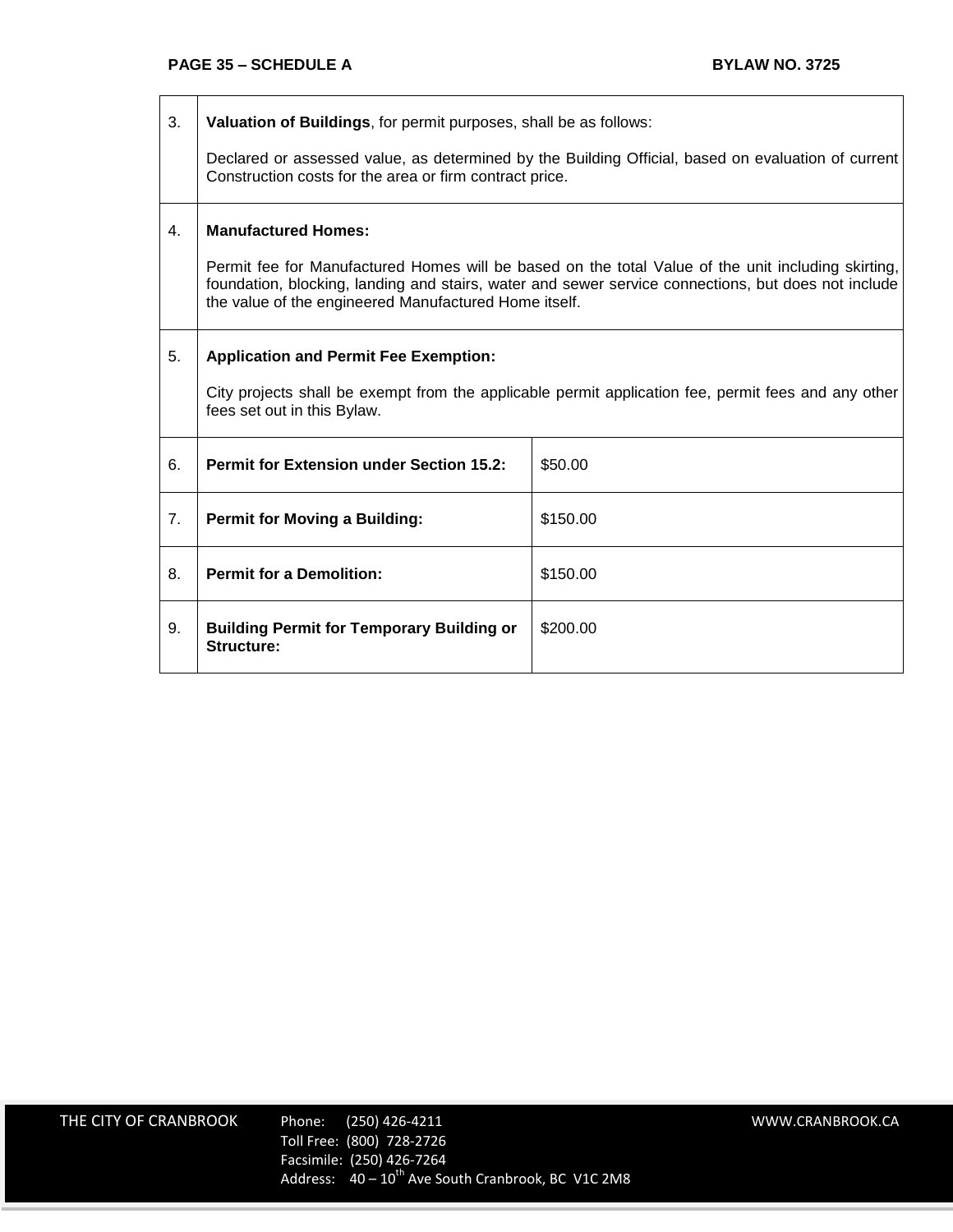| 10. | <b>Plumbing Permit Fees:</b>                                                                                                                                                                                                  |                                                         |  |
|-----|-------------------------------------------------------------------------------------------------------------------------------------------------------------------------------------------------------------------------------|---------------------------------------------------------|--|
|     | Minimum fee for Plumbing Permit<br>(includes first two (2) fixtures)                                                                                                                                                          | \$50.00                                                 |  |
|     | Each additional fixture<br>(for the purpose of this Section, Swimming<br>Pools, interceptors, hot water tanks, automatic<br>washer and built-in dishwashers shall be<br>classified as fixtures in determining permit<br>fees) | \$10.00                                                 |  |
|     | Internal rainwater leaders - each                                                                                                                                                                                             | \$5.00                                                  |  |
|     | <b>Sanitary Sewer Connections:</b><br>First 15.0 m (50 feet), or portion thereof                                                                                                                                              | \$50.00                                                 |  |
|     | Each additional 15.0 m (50 feet), or portion<br>thereof                                                                                                                                                                       | \$5.00                                                  |  |
|     | Each manhole or inspection chamber                                                                                                                                                                                            | \$10.00                                                 |  |
|     | Fire Sprinkler System                                                                                                                                                                                                         | \$50.00 plus \$0.50/ head                               |  |
| 11. | <b>Solid Fuel Burning Appliance / Chimney/</b><br><b>Fireplace/ Wood stove Permit Fee:</b>                                                                                                                                    |                                                         |  |
|     | For each flue required                                                                                                                                                                                                        | \$50.00                                                 |  |
| 12. | In accordance with Section 12.5 of this Bylaw, permit fees shall be doubled where work has<br>been commenced without a permit and a Stop Work Order has been issued.                                                          |                                                         |  |
| 13. | <b>Re-Inspection Fee:</b>                                                                                                                                                                                                     |                                                         |  |
|     | Where it has been determined by the Building                                                                                                                                                                                  | 1 <sup>st</sup> re-inspection \$50.00                   |  |
|     | Official that due to non-compliance with the<br>provisions of this Bylaw or incomplete work re-<br>inspection is necessary.                                                                                                   | 2 <sup>nd</sup> re-inspection \$210.00                  |  |
|     |                                                                                                                                                                                                                               | 3 <sup>rd</sup> re-inspection \$415.00                  |  |
|     |                                                                                                                                                                                                                               | 4 <sup>th</sup> re-inspection \$830.00                  |  |
|     |                                                                                                                                                                                                                               | 5 <sup>th</sup> re-inspection \$1,040.00 and thereafter |  |
|     | Re-Inspection fees are payable prior to the Building Official returning to the building site.                                                                                                                                 |                                                         |  |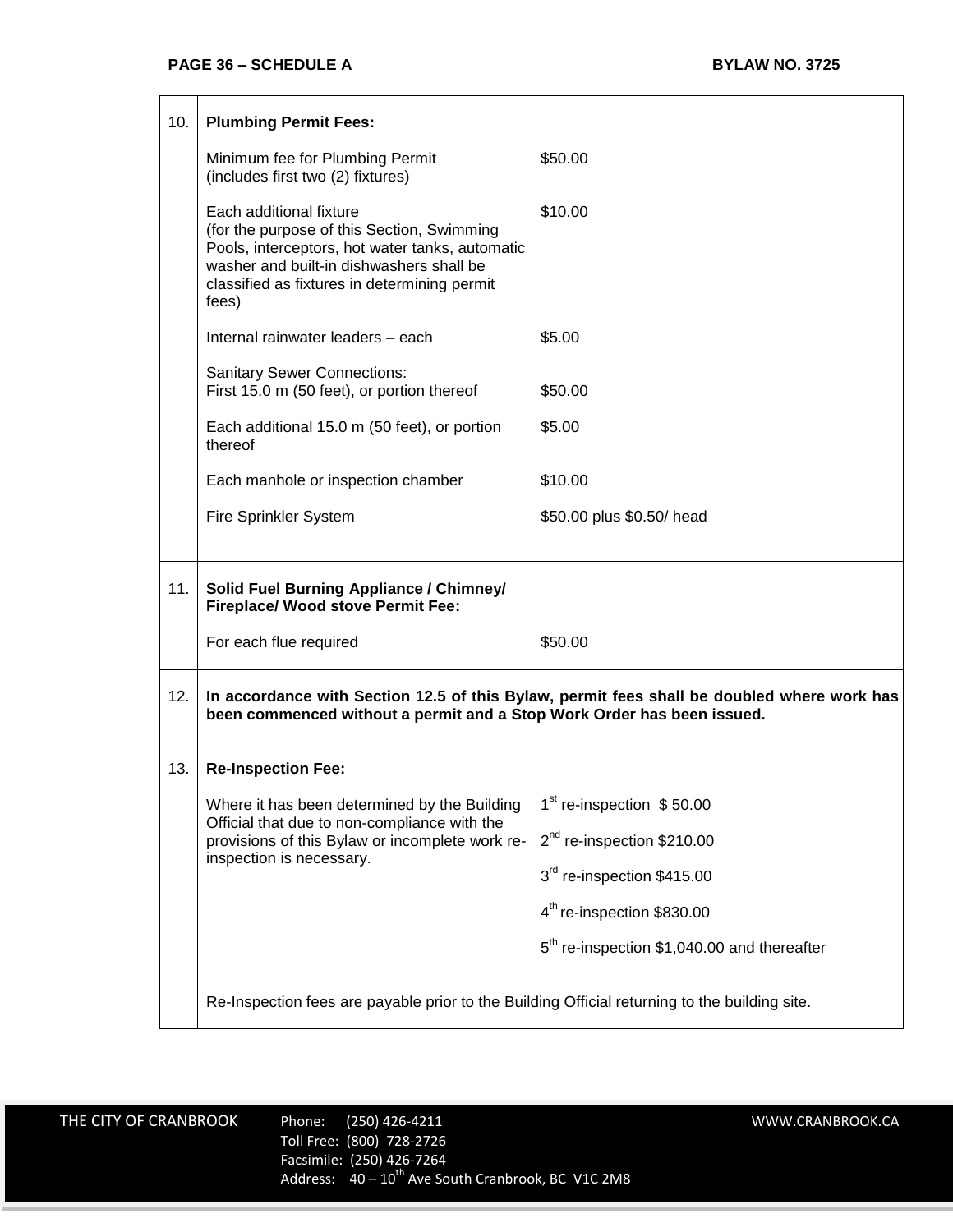| 14.                    | <b>Special Inspections:</b>                                                                                                                            |  |                                                                                                                                              |  |
|------------------------|--------------------------------------------------------------------------------------------------------------------------------------------------------|--|----------------------------------------------------------------------------------------------------------------------------------------------|--|
|                        | a) For an inspection requested by the owner<br>but not required by the Bylaw.                                                                          |  | \$80.00/ hour or part thereof (\$80.00 minimum)                                                                                              |  |
|                        | b) For an inspection for the removal of a<br>notice on title.                                                                                          |  | \$100.00                                                                                                                                     |  |
| 15.                    | <b>Permit Transfer or Assignment Fee:</b>                                                                                                              |  |                                                                                                                                              |  |
|                        | For the transfer or assignment of a Building<br>Permit or to record a change of contractor for<br>a project.                                           |  | \$50.00                                                                                                                                      |  |
| 16.                    | <b>Change of Address:</b>                                                                                                                              |  | \$100.00                                                                                                                                     |  |
| 17.                    | <b>File Research and Letter:</b>                                                                                                                       |  | \$50.00                                                                                                                                      |  |
| 18.                    | <b>Copies of Departmental Records or</b><br>Drawings:                                                                                                  |  | \$1.00<br>$8.5 \times 11$<br>\$2.00<br>$11 \times 17$<br>\$5.00<br>18 x 24<br>24 x 36<br>\$10.00<br>36 x 48<br>\$20.00<br>\$30.00<br>42 x 50 |  |
| <b>REFUND OF FEES</b>  |                                                                                                                                                        |  |                                                                                                                                              |  |
| 1.                     | <b>Building Permit Fee Refund</b><br>where Construction has not commenced, no<br>inspection has been made a permit has not been<br>extended or expired |  | See Section 12.3 of the Bylaw                                                                                                                |  |
| 2.                     | No refunds will be given for permit extension fees.                                                                                                    |  |                                                                                                                                              |  |
| <b>DAMAGE DEPOSITS</b> |                                                                                                                                                        |  |                                                                                                                                              |  |
| 1.                     | <b>Construction of Single or Two Family Dwelling:</b>                                                                                                  |  | \$1,500.00                                                                                                                                   |  |
| 2.                     | <b>Construction other than Single or Two Family</b><br>Dwelling:                                                                                       |  | \$3,000.00                                                                                                                                   |  |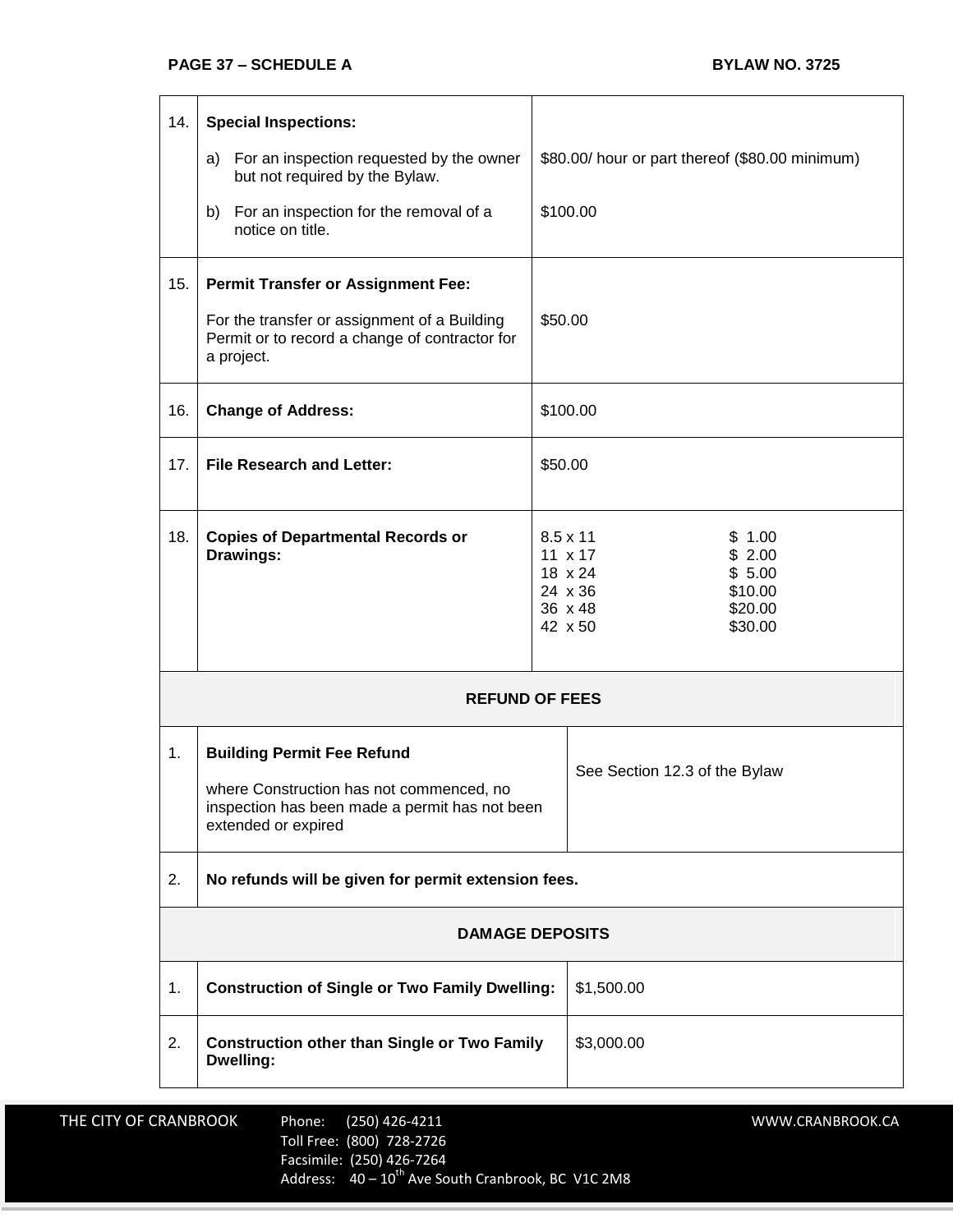| 3.                                                                    | Demolition other than Single or Two Family<br>Dwelling: | \$500.00   |  |
|-----------------------------------------------------------------------|---------------------------------------------------------|------------|--|
| 4.                                                                    | <b>Moving a Building:</b>                               | \$2,000.00 |  |
| 5.                                                                    | <b>Swimming Pool Installation:</b>                      | \$1,500.00 |  |
| 6.                                                                    | <b>Construction of Carport or Garage:</b>               | \$1,000.00 |  |
| No Interest is Payable on Damage Deposits Paid to or held by the City |                                                         |            |  |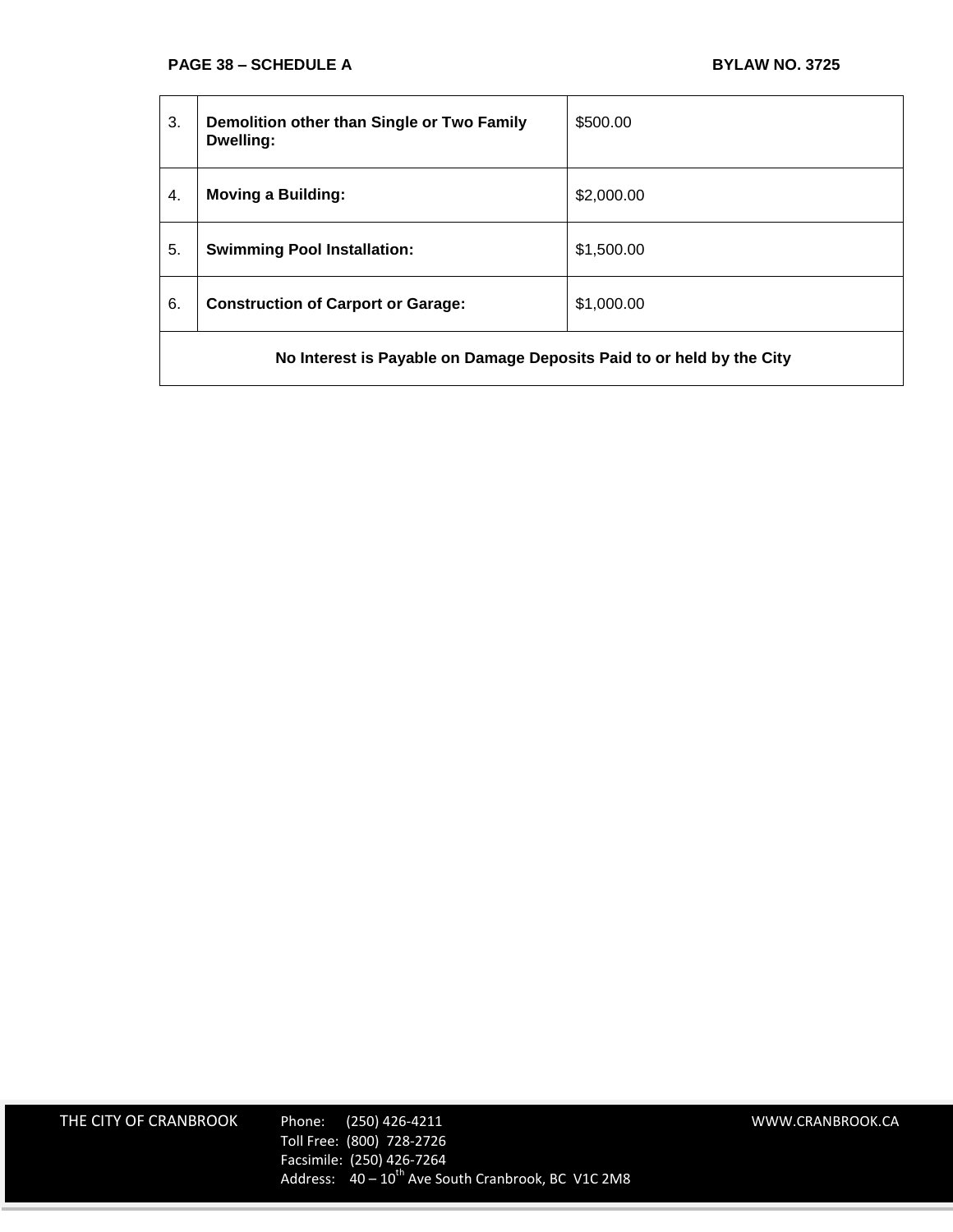# Part 1 **Compliance**

#### Section 1.1. General

#### $1.1.1.$ **Application of this Code**

#### $1.1.1.1.$ **Application of this Code**

- This Code applies to any one or more of the following: 1)
- the design and construction of a new building, a)
- $b)$ the *occupancy* of any building,
- a change in occupancy of any building,  $\mathsf{C}$
- $d)$ an alteration of any building,
- an addition to any building,  $e)$
- the demolition of any building,  $f)$
- the reconstruction of any *building* that has been damaged by fire, earthquake or other cause,  $g)$
- the correction of an *unsafe condition* in or about any building,  $h)$
- all parts of any *building* that are affected by a change in *occupancy*,  $\vert$
- the work necessary to ensure safety in parts of a building  $\mathbf{j}$ 
	- i) that remain after a demolition,
	- ii) that are affected by but that are not directly involved in alterations, or
	- iii) that are affected by but not directly involved in additions,
- except as permitted by the British Columbia Fire Code, the installation, replacement, or alteration of materials or k) equipment regulated by this Code,
- the work necessary to ensure safety in a relocated building during and after relocation,  $\vert$
- safety during construction of a *building*, including protection of the public,  $m)$
- the design, installation, extension, alteration, renewal or repair of *plumbing systems*, and  $n)$
- the alteration, rehabilitation and change of occupancy of heritage buildings.  $\left\{ 0\right\}$
- $\leq$ (See Appendix A.) $\geq$ 
	- $2)$ This Code does not apply to <the following>:
	- sewage, water, electrical, telephone, rail or similar public infrastructure systems located in a street or a public a) transit right of way,
	- utility towers and poles, <and>television, radio <and>other communication aerials and towers, except for loads  $b)$ resulting from <their being> located on or attached to *buildings*,
	- mechanical or other equipment and appliances not specifically regulated in these regulations,  $\mathsf{C}$ )
	- flood control and hydro electric dams and structures,  $d)$
	- accessory buildings less than 10 m<sup>2</sup> in building area that do not create a hazard,  $\epsilon$
	- temporary buildings <including  $\uparrow$ 
		- i) construction site offices,
		- ii) seasonal storage buildings,
		- iii) special events facilities,
		- emergency facilities, and iv)
		- V) similar structures with the permission of the *authority having jurisdiction*,